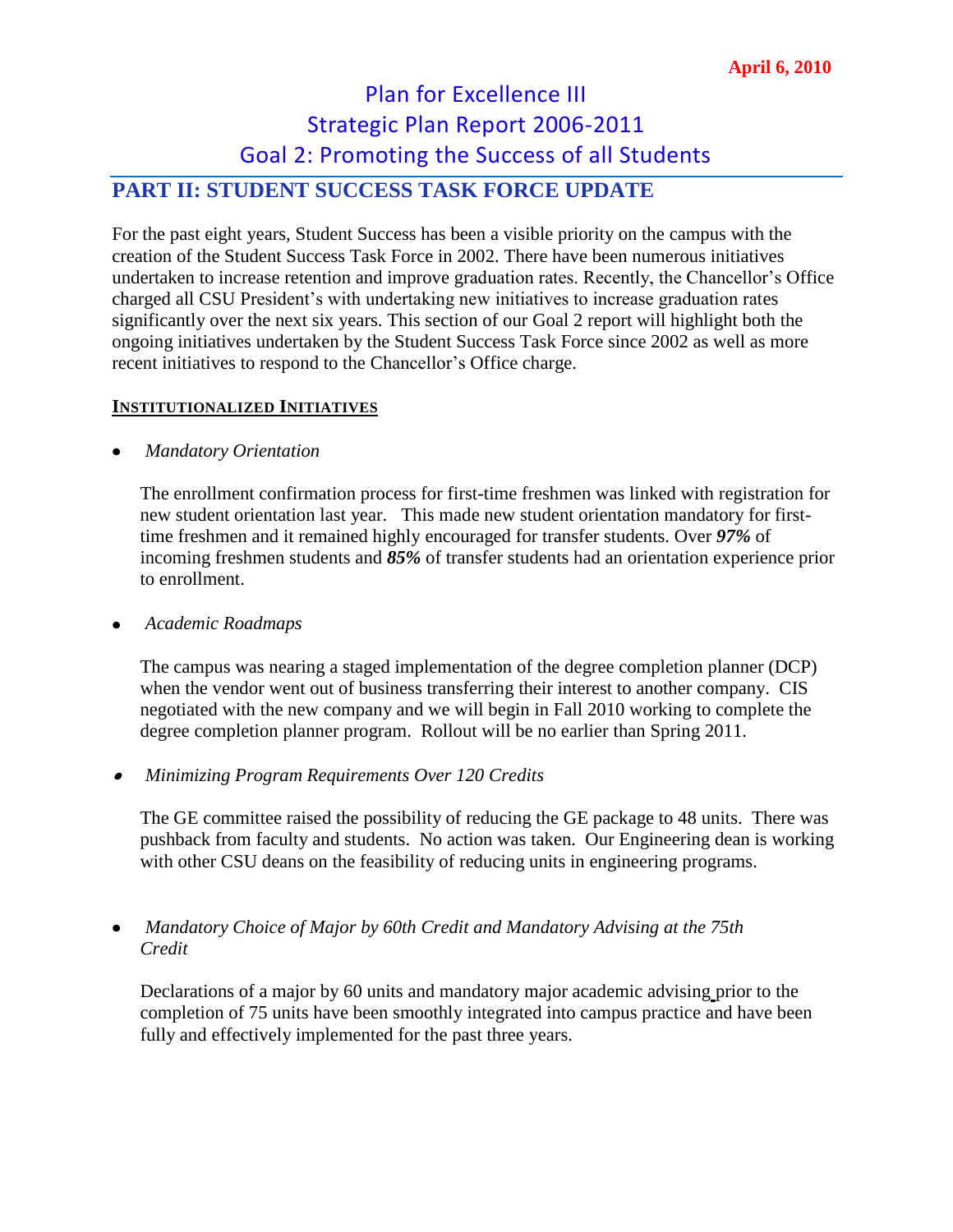#### *Learning Communities*  $\bullet$

Learning Communities have been implemented successfully over the past 2 years and there has been an expansion of the Learning Communities concept in the follow ways:

- 3 major efforts were undertaken during the past year to enhance our Learning Communities Program and involved creating 42 sections of 14 courses taught by 40 faculty and a total of 699 students.
- A Residence Hall Learning Community was launched with students living on the same floor and enrolling in 2 concurrent courses. Preliminary results suggest these Fall courses may not have been a good selection for the first semester freshmen.
- Additional Learning Communities in Dance 160 and IAS 108 (Liberal Studies Program), as well as Health Science 100 and Health Science 135 were offered – both designed to assist students within their major – results of this enhancement are not available at this time.
- Faculty implemented a "first year experience" learning community this year with 50 students; 100 students will be selected for this community for next Fall.

### **RECENT INITIATIVES**

- *Academic Checklist/Student Job Description* 
	- o A subcommittee of the Student Success Task Force drafted a student job description which outlines expectations for degree completion at Fresno State. In addition, a checklist was developed which provides detailed steps on how students can be successful in five phases of their college careers: (1) After You Have Been Accepted, Before Classes Start, (2) Your First Year At Fresno State, (3) Your Second Year At Fresno State, (4) An Upper Division Student At Fresno State, and (5) The Year Before Graduation From Fresno State. Each of the five sections includes checklist items in three areas: Academic Success, Belonging and Navigating. The Division of Student Affairs provided funding to print 6000 copies which were distributed to students admitted for fall 2009 through Dog Days and other freshman orientation programs (Smittcamp Honors Program, International Students and Services, and Athletics). An online copy is posted on the web site of the Office of Advising Services.

The job description and checklist are currently being evaluated through surveys given to:

- Students enrolled in an academic success class for those on academic disqualification from their fall 2009 grades
- Students who participated in Dog Days (online survey)
- All transfer students from fall 2009 (online survey)
- Focus groups are also being conducted with special population students as well as those who represent the average Fresno State freshman.
- *Study Time Expectations*

Student Success Task Force (SSTF) members recognized the need for Fresno State students to spend more time studying outside of class in order to be successful. A subcommittee of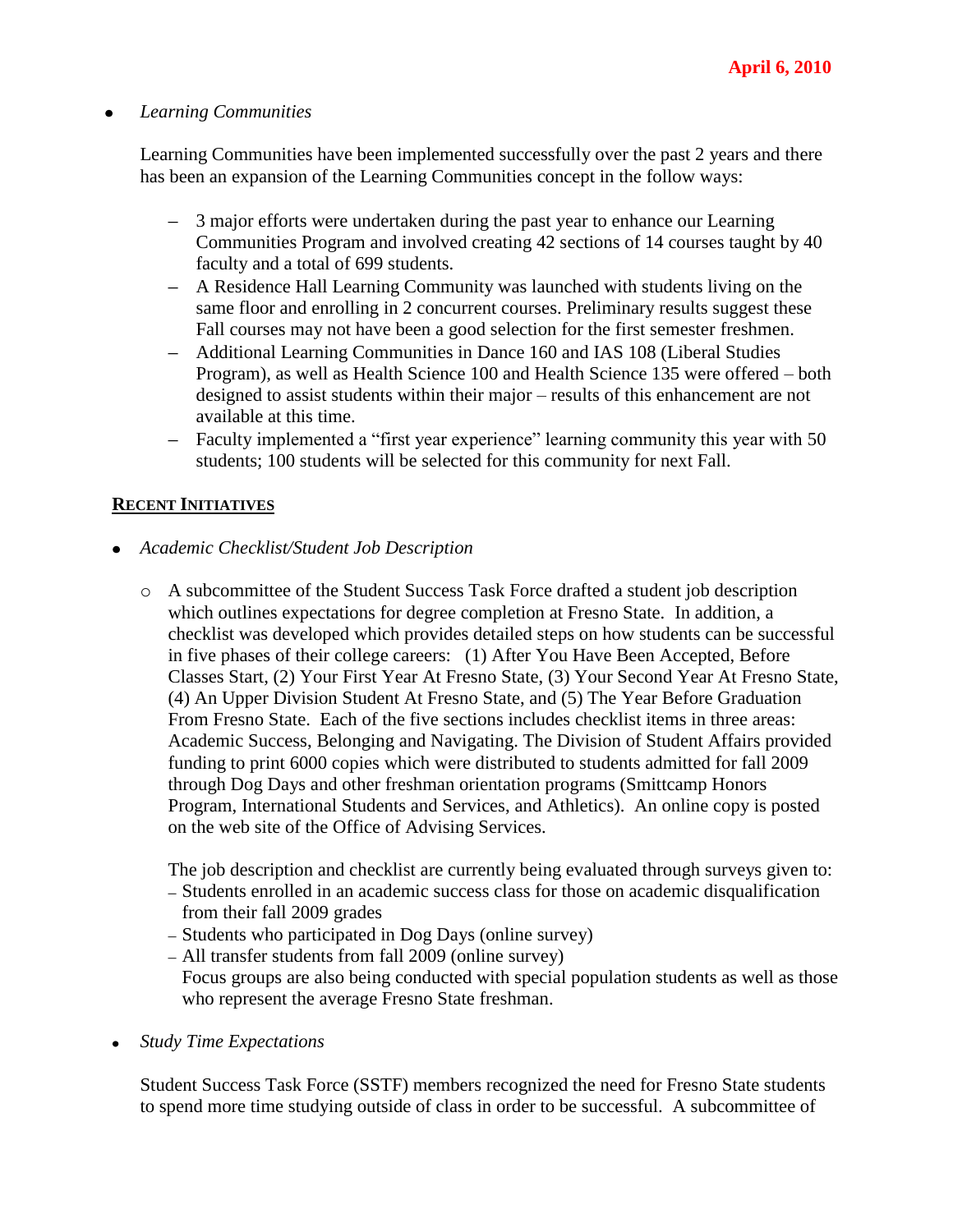#### **April 6, 2010**

the SSTF developed a poster campaign to help students identify and establish good study habits. The Division of Student Affairs paid for printing 250 posters (11 x 17") which were hung throughout the campus at the beginning of the fall 2009 semester. Entitled "Train Your Brain", the posters feature an athlete and highlight similarities between physical and mental workouts. Poster content includes: (*1) Set a regular workout schedule (i.e., outside study time), (2) Learn to use your time efficiently (good study habits), and (3) Do it!*

Posters were also distributed at the SSTF and Campus Advisors Network (CAN) meetings. Announcements of the campaign were made at the Academic Senate and Department Chairs meetings to encourage campaign support from faculty advisors. A presentation was made for faculty in October 2009 at a program sponsored by the Center for the Scholarly Advancement of Learning and Teaching (CSALT). Entitled "Raise the Bar: Ideas for Engaging Students Outside of Class and Holding Student Accountable for Work Outside of Class", the presentation was later posted on the CSALT website.

*SupportNet*

SupportNet is an early warning program that provides academic intervention to struggling students in targeted classes. The current economic crisis has had an adverse effect on the SupportNet program. The full time advisor position vacancy was not filled until late in the semester (Nov. 16, 2009) and the number of referrals from English was significantly reduced because of faculty turn over. Despite these setbacks, the program made progress as noted below:

- Collaborated with the Kremen School of Education to develop a SupportNet internship program. We have secured internships with 3 graduate students who are committed to work between 160 - 600 volunteer hours.
- Fall 2009: 80% of referred students contacted made an appointment to see a SupportNet adviser (with an 80% show rate); 62% of all referrals were freshmen or sophomores.
- Spring 2010: Provided outreach and academic support as part of the Graduation Plan to freshmen with a fall 2009 GPA of .5 or below. Of the 70 students in this range, 64% of them have met with an advisor or scheduled an appointment.
- Added the top 10 classes with a high-enrollment of FTF Fall 2009 cohort to the SupportNet referral system.

SupportNet is currently working with CIS to develop a more efficient option for faculty teaching large classes to make group referrals and to improve the tracking of students in PeopleSoft.

*Supplemental Instruction*

An analysis of student performance data continues to substantiate the effectiveness of SI as an academic support system in high failure rate classes. A recent report from IRAP indicated that Supplemental Instruction increases participants' course grade even adjusting for selfselection and controlling for other demographic factors. In addition, data continues to show: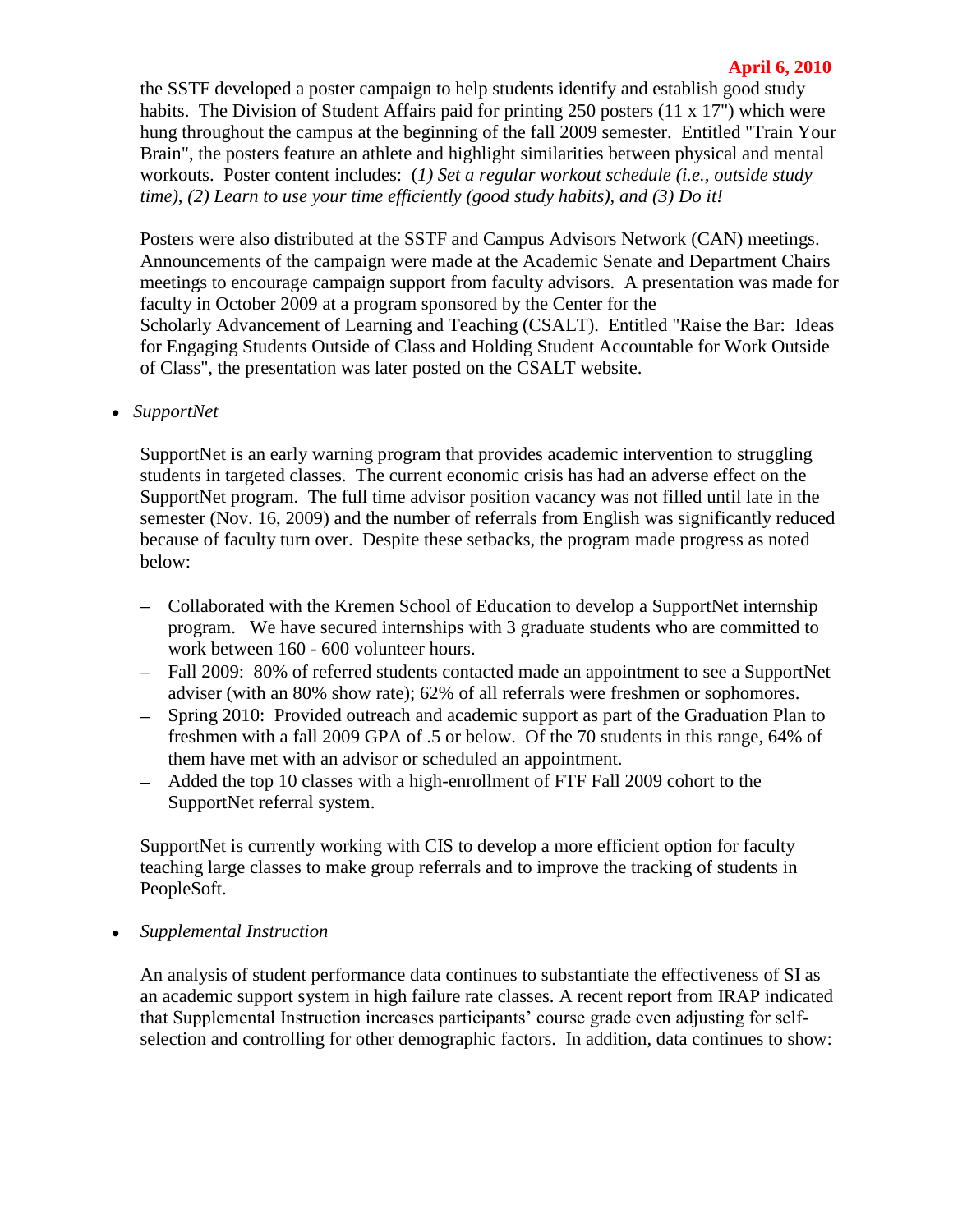Students who consistently attended SI sessions continued to achieve a higher mean final course grade than those who do not attend (spring 2009: 1.98 vs. 2.72; fall 2009: 2.10 vs. 2.74\*).

\*Note: The fall 2009 GPA comparison is reflective of those students who attended SI sessions three or more times, and the spring 2009 GPA comparison is reflective of those students who attended SI sessions at least one time.

The number of students who received a grade of "D" or "F" or withdrew from the course  $\equiv$ was lower for students who attended SI than those for who did not (Spring 2009: 24% vs. 36%; Fall 2009: 9% vs. 31%). The program continues to expand and specifically target courses that consistently appear

on the Historically Difficult Course list (four out of six semesters). Spring 2010 courses include: Biology 1A, Biology 20, Chemistry 1A, Computer Science 1, Math 75(6 sections), Math 76, Math 77 (2 sections), Physics 2A, Physics 4A.

#### **NEW GRADUATION PLAN STRATEGIES**

In response to the system "Raising Overall Achievement and Closing Gaps: Delivering the Access to Excellence Goals" project, the campus extends the efforts undertaken in support of this strategic plan element. We have developed a plan that lays out a strategy to raise the six year graduation rate for the first time full time freshmen and for transfer students by 6 points by 2015. It will also halve the graduation gap between under-represented minorities and other by increasing the graduation rate of under-represented minorities by 8 percentage points. The plan was developed by the Student Success Task Force (SSTF) co-chaired by the Provost and Vice President for Academic Affairs and the Vice President for Student Affairs. The task force has been in existence for 7 years and includes faculty, staff, students, and administrators. This group also serves as the delivery team.

Goals: By 2015, raise the 6 year graduation rate

- 1. For first time full time freshmen to 51%;
- 2. For under-represented minority (URM) first time full time freshmen to 46%;
- 3. For transfer students to 75%;
- 4. For under-represented minority transfer students to 73%.

Increasing graduation rates can be done by:

- 1. Increasing college readiness
- 2. Improving student performance
- 3. Reducing distractions and increasing student focus on finishing
- 4. Providing students with assistance to overcome obstacles
- 5. Ensuring courses are offered in a timely fashion
- 6. Reducing time to degree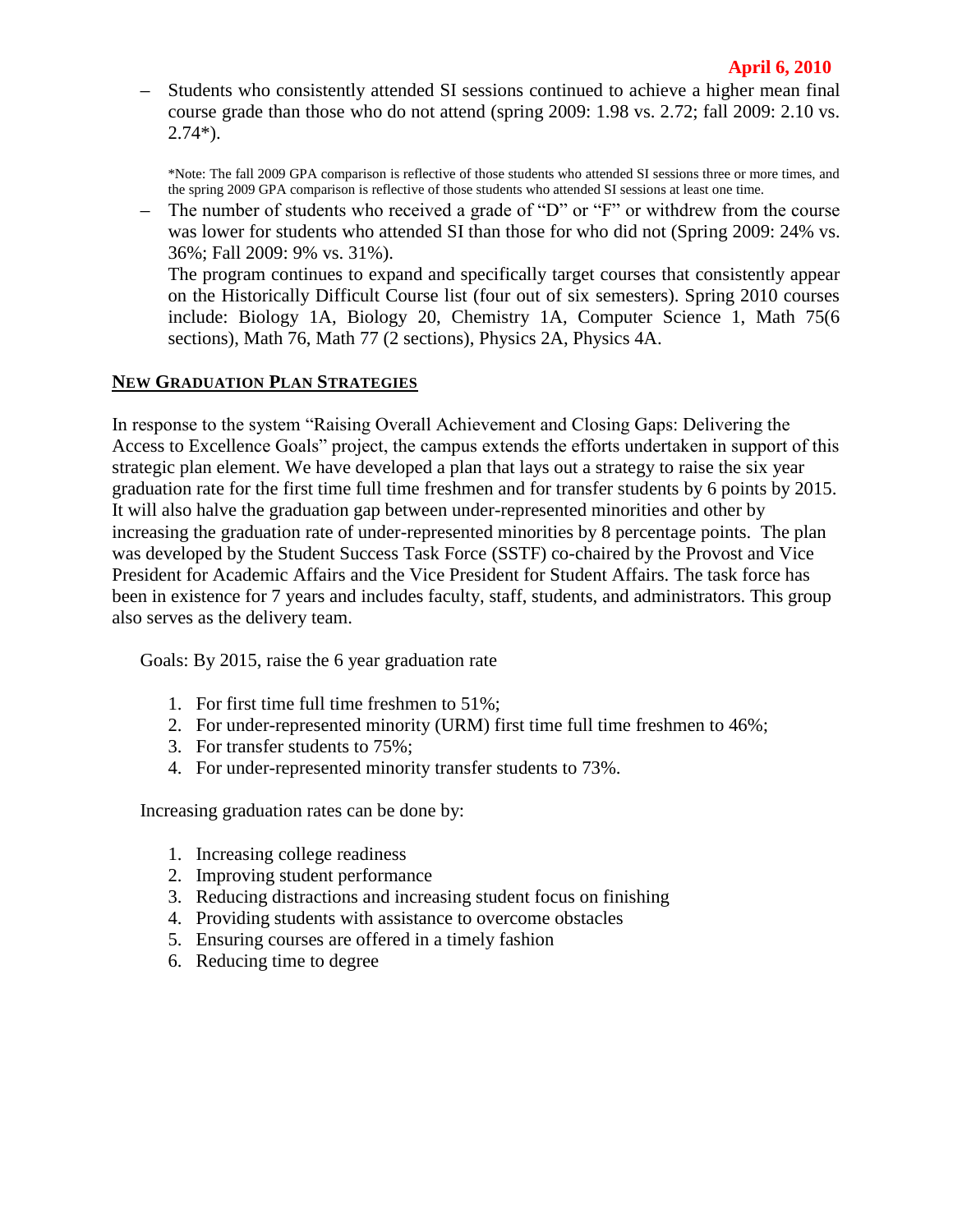#### PRIMARY INITIATIVE

#### *Academic Success Course*

178 first time full time freshmen had a GPA of between .5 and 1.5 after Fall 2009. These students were invited to enroll in a one unit academic success course (Univ 20T) in spring 2010. 149 did so. These students will identify the reasons for their poor academic performance, develop and implement a time management plan, complete an information competency component, learn about and utilize several campus resources, participate in a study skills workshop, a stress management workshop, and meet with an academic advisor among other things.

#### *Earlier Freshmen Advising*

All first-time freshmen starting with the fall 2009 cohort are now required to have an advising session with a major or staff advisor prior to registration for their third semester. Students in the fall 2009 cohort had a registration hold placed on their PeopleSoft records after Census on February 19, 2010. They may not register for classes on their scheduled priority date and time (on or before April 30th) unless they have met this requirement. All remaining holds will be automatically lifted on the last day of the spring 2010 semester. Advising sessions may be conducted by major, special program, or Advising Services advisors.

Advising Services created a plan to advise freshmen in good academic standing in large groups (except for those in colleges, schools and special programs who preferred to advise their own students). Twelve of these large group sessions are scheduled in venues that can accommodate from 100 to 500 students at a time. The first four advising sessions were completed during the week of February 22, 2010 with approximately 160 total students in attendance. The final three sessions will take place on April 20th.

Freshmen who are not in good academic standing (i.e., Probation or Disqualified-Readmitted standing) are required to complete specific interventions designed for them, depending on their current grade point average.

- Probation students (1.50-1.99 GPA) attend a special Maximizing Academic Potential workshop
- $\equiv$ Disqualified-Readmitted students (0.50-1.49 GPA)- take the Academic Success Course (U20)
- Disqual-Readmitted (0.00-0.49 GPA)-contact SupportNet for assessment and an  $=$ individually tailored success plan
- *Super Seniors*

The concept of students with over 120 units were reviewed and the Evaluations Office identified 697 who appeared to be eligible or close to being eligible to graduate December 2009. 294 had not applied. These students were asked to meet with their advisors prior to registering for Spring 2010. During the spring 2010 semester, this list was revisited and 56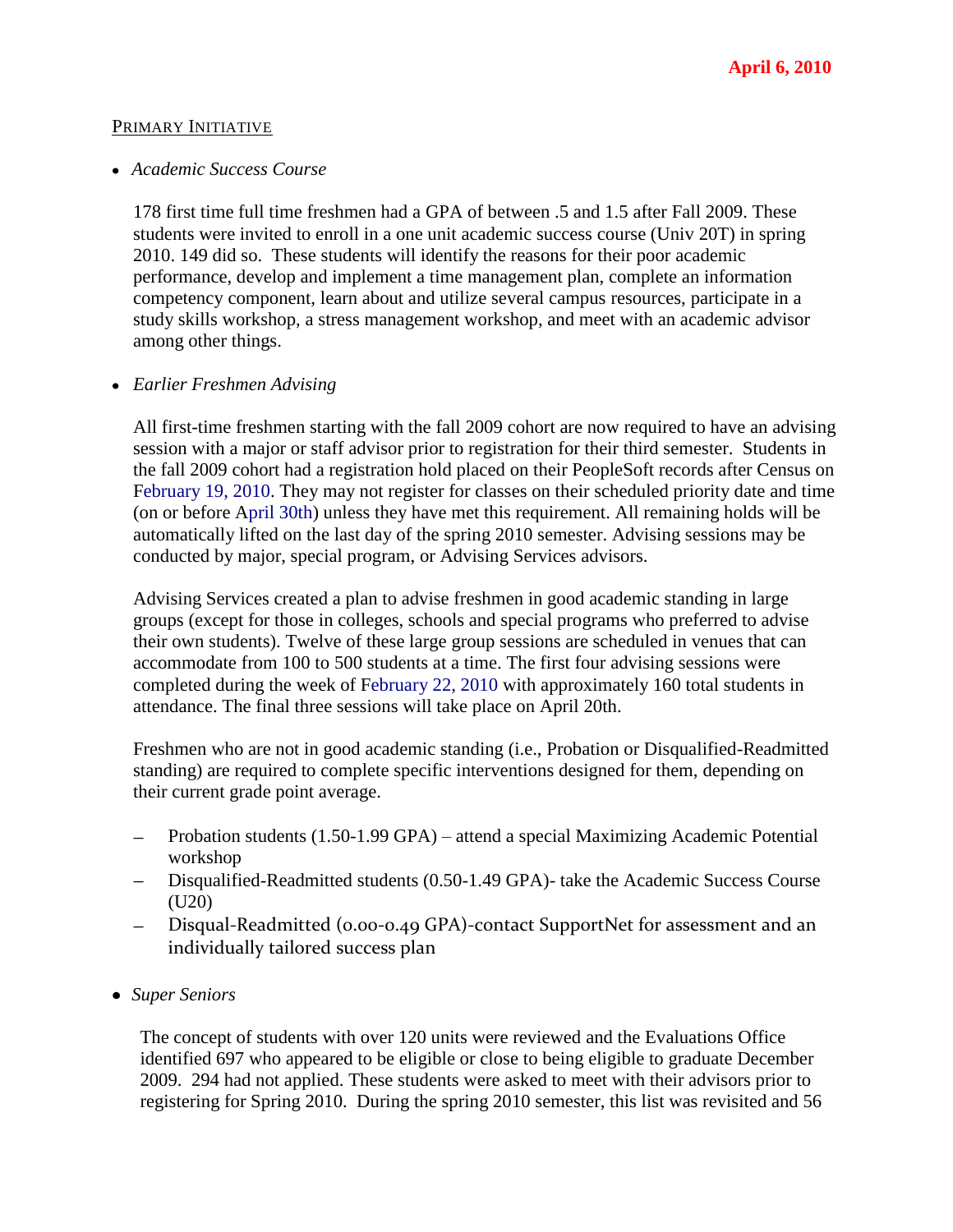#### **April 6, 2010**

students were asked to complete a plan for graduation before they will be allowed to register for another semester. If they do not meet with an advisor and are eligible to graduate, their degree will be awarded over the summer. An additional 59 students who have completed more than 150 units were also asked to complete graduation plans prior to being allowed to register for Fall 2010. We are developing a plan and protocol that will require all students with 140 credits or more to develop a graduation plan before they can register for the following semester.

*Mentoring*   $\bullet$ 

> The Mentoring Institute matches trained, volunteer mentors (faculty, staff, and students) with identified students. Mentoring is voluntary and involves mentors providing a supportive and caring relationship; not one of formal advising or teaching to their mentee. Mentors will be encouraged to make contact each week through face-to-face contact, email, texting, phone calls or other social media. We believe this type of mentoring will provide a safety net for students that will increase retention - and eventually their graduation

> To address this graduation initiative, we will be focusing services to students identified in their freshman year. Fulltime-first time freshman who's GPA fell between 2.0 and 2.49 are found to graduate at a rate of only 30%. The students who earned a  $2.0 - 2.49$  in fall 2009 will be offered a Mentor that will meet with them in late spring 2010, make contact across the summer, and continue with them through their sophomore year. The Mentors may be from their major department or a general assignment and the training will be online. Incentives for student involvement are being provided registration windows at the start of their groups' time slots, if they meet with a mentor.

#### *Undergraduate Research Emphasis*   $\bullet$

The Provost funded forty four \$1000 research awards for undergraduate students. Sixty nine students submitted a proposal with a faculty mentor in December. Review teams identified the 44 most promising and these were notified in January. Funds were transferred to departments. Students are to complete their research by May (with a few continuing into the summer). More information is available online at <http://www.csufresno.edu/academics/offices/undergraduate/research.shtml>

#### *Student Engagement/REACT*  $\bullet$

REACT stands for resilient, engaged, advised, connected and tutored. The student members of the SSTF are working on posters challenging students to ask themselves if they are doing these thing and providing students information on where to find resources to be able to do these things. The REACT campaign is designed to help students see the importance of HELPING THEMSELVES graduate – we want students to take responsibility for their own education. The posters will be finished in the near future. We intend to put them around campus (USU, Joyal, Library) and in the free notebooks incoming Freshman receivefrom ASI. When the REACT campaign is finalized, we would like to move on to working on ways students can get more directly involved in helping themselves and their peers graduate. The student members of the SSTF will be very instrumental in personalizing our efforts to improve graduation rates.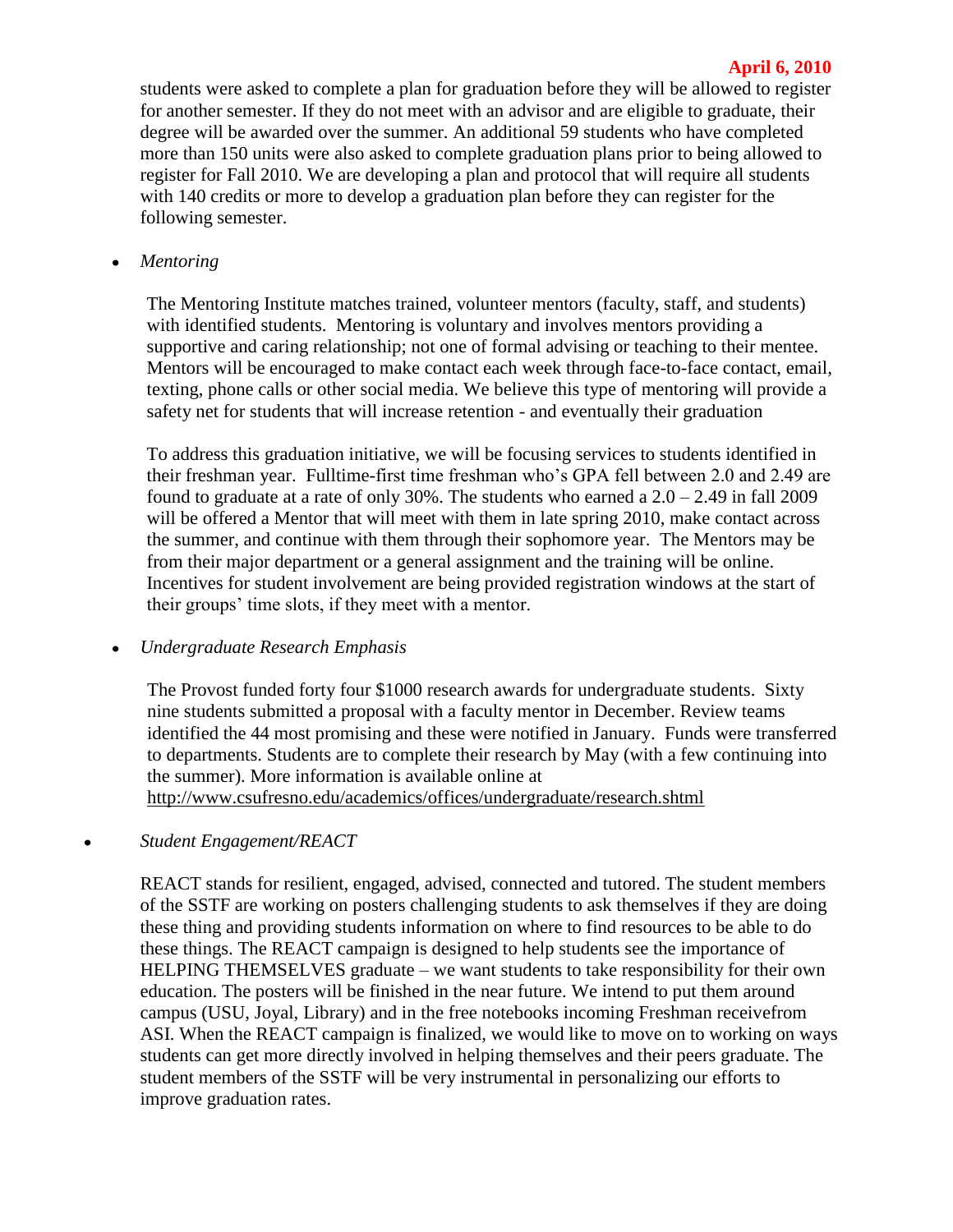#### **NEXT STEPS**

#### *A. Develop Plan to Close the Achievement Gap*

One of the goals of the graduation plan initiative is to increase graduation rates for multicultural groups – especially African-American and Latino groups – so they more closely parallel Caucasian 6-year graduation rates. The Student Success Task Force is in the process of developing strategies to accomplish this goal. At the onset, we are doing more in-depth analysis to determine pre-existing factors within these populations that place them more at risk to complete their degree. In addition, we believe that the rejuvenation of our Mentoring Program will provide an important connection between our African American students and Latinos students and campus faculty and staff. That safety net has proven effective on other campuses to improve retention rate and graduation rates for multicultural student groups. We will also solicit the involvement of African-American and Latino faculty and staff, not only in the Mentoring Program, but also in other ways to make connections with these student cohorts. We will have a formal plan in place for the 2010-2011 academic year and it will focus on sophomore students in the Fall 2009 cohort.

### *B. Transfer Student Graduation Rates*

A third component of the Graduation Rate Plan is to improve transfer graduation rates; specifically, to increase the 3 year and 4 year (translate 5 year  $-6$  year) graduation rates for incoming transfer students. Because we are only accepting upper-division transfers, the first class to be tracked within our 2009-2015, 6 year window will enter in Fall 2011. The Campus Delivery Team – in conjunction with the Student Success Task Force – will develop the Transfer Graduation Plan during the 2010-2011 academic year. We will approach it in a manner similar to the plan noted above, to include looking at individual factors and preexisting conditions for upper-division transfers. We will identify campus program/services that are able to assist in supporting transfer students. We will have one year of experience with the rejuvenated Mentoring Program by Fall 2011 that will give us a sense of how the Mentoring Program may assist us with transfer students' persistence to degree completion.

#### C. *DCP/UDirect*

Degree Completion Planner Project – Degree Completion Planning is the collaborative process for students and advisors to work jointly to build student multi-term course plans to complete degree requirements using Academic Roadmaps as a guide. The Degree Completion Planner (DCP) system facilitates this process by providing functions to:

- 1. Allow staff to build and publish Academic Roadmaps
- 2. Allow students to create multiple course plans for review and approval
- 3. Utilize Degree Progress Reporting (a.k.a. DARS) to validate that both roadmaps and student plans meet degree requirements
- 4. Allow advisors to review and approve student course plans

After the departure our DCP consultant, the Degree Completion Planner has regained momentum in the targeted delivery of a robust student and advisor planning tool for efficient and effective attainment of undergraduate degrees. The installation of the uDirect product from redLantern (formerly Miami University of Ohio) has been completed and is in process